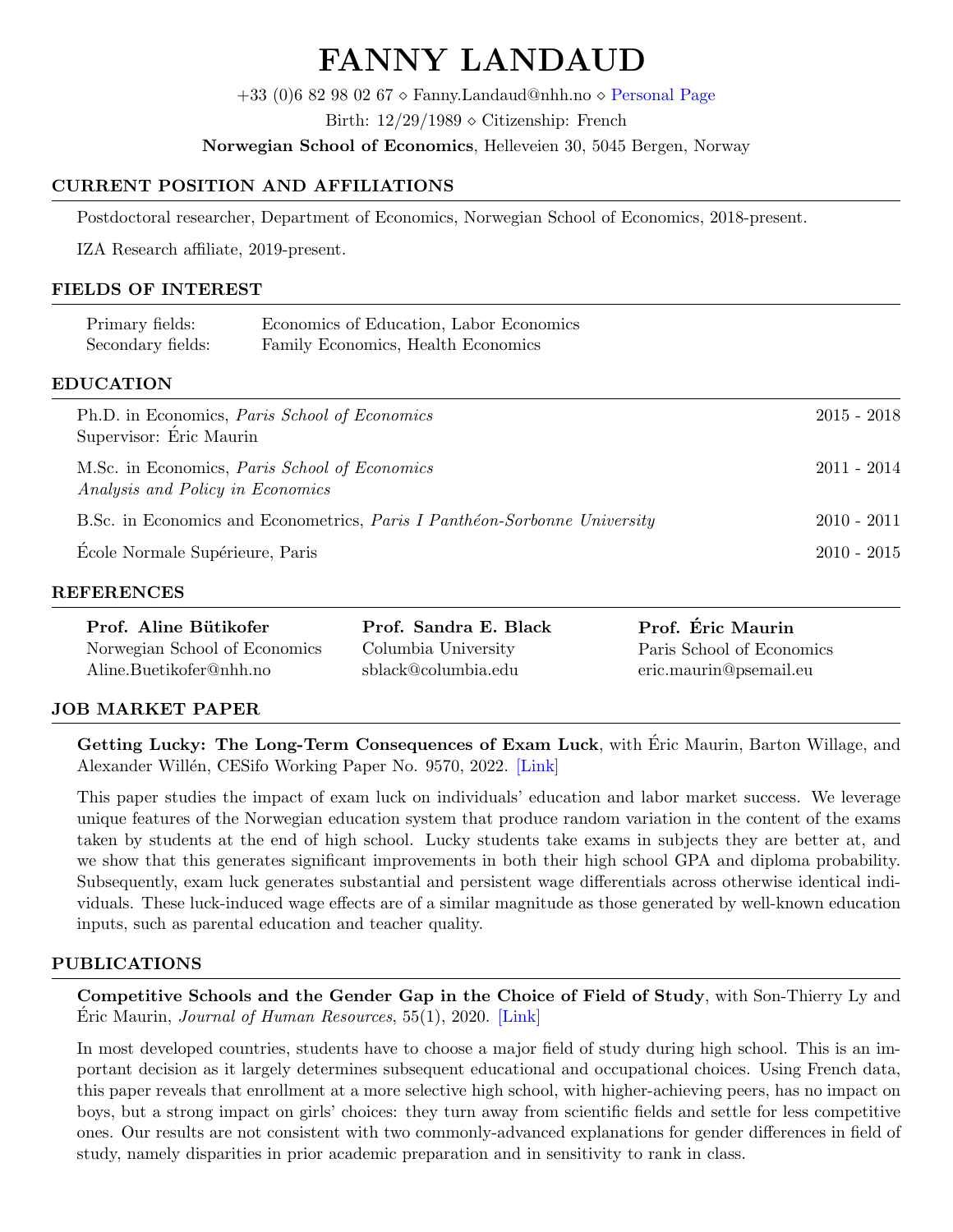## From Employment to Engagement? Stable Jobs, Temporary Jobs, and Cohabiting Relationships, Labour Economics, 73: 102077, 2021. [\[Link\]](https://drive.google.com/file/d/1DjX6SqtyVfjeA-GPH1Oyd0f9zA27g3QJ/view?usp=sharing)

Family formation has been substantially delayed in recent decades, and birth rates have fallen below the replacement rates in many OECD countries. Research suggests that these trends are tightly linked to recent changes in the labor market; however, little is known about the role played by increases in job insecurity. In this paper, I investigate whether the type of employment, stable or temporary, affects the timing of cohabitation and fertility. Using French data on the work and family history of large samples of young adults, I provide evidence that being permanently employed has a much stronger effect than being in temporary employment on the probability of entering a first cohabiting relationship as well as on the probability of having a first child. These findings suggest that increases in age at first cohabitation and at first child can partly be explained by the rise in unemployment and in the share of temporary jobs among young workers.

Gender and Inheritances, with Sandra E. Black, Paul J. Devereux and Kjell G. Salvanes, AEA Papers and Proceedings, forthcoming. [\[Link\]](https://drive.google.com/file/d/1AUdC88gryTMK6CHwUpDsIBjp7Cwp8xFV/view?usp=sharing)

Using administrative data from Norway, we document that gifts and inheritances are a more important component of total income for women than for men. This is particularly the case at the very top of the distribution of total lifetime income and at the top of the net wealth distribution. We find that the gender difference in the ratio of gifts and inheritances to total income received over a 19-year period is not due to gender differences in the receipt of intergenerational transfers but is driven by gender differences in total income. We conclude by comparing gender differences in the distribution of total lifetime income to counterfactual measures where gifts and inheritances are equalized across all individuals and show that gifts and inheritances tend to reduce gender gaps across the distribution.

## WORKING PAPERS

School Selectivity, Peers, and Mental Health, with Aline Bütikofer, Rita Ginja and Katrine V. Løken, IFS Working Paper W21/34, 2021 (revise and resubmit, The Economic Journal). [\[Link\]](https://drive.google.com/file/d/1u4hcAbMTEnuSJhh6UFjaCxbEAazVGxnA/view?usp=sharing)

Although many students suffer from anxiety and depression, and often identify school pressure and concerns about their futures as the main reasons for their worries, little is known about the consequences of a selective school environment on students' mental health. Using a regression discontinuity analysis in the largest Norwegian cities, we show that eligibility to enroll in a more selective high school increases the probability of enrollment in higher education and decreases the probability of diagnosis or treatment of psychological problems. We provide suggestive evidence that changes in both teacher and peers' characteristics are likely drivers of these effects.

Where Does Wealth Come From? with Sandra E. Black, Paul J. Devereux and Kjell G. Salvanes, NBER Working Paper No 28239, 2020. [\[Link\]](https://drive.google.com/file/d/1bRepCZ85dGo3YbeYLsLt_z_Z2AfiJmNB/view?usp=sharing) [\[Latest version\]](https://drive.google.com/file/d/1cy0wFZhoOEVGtQjTzrBizd5kR_2RmaGC/view?usp=sharing)

In this paper, we use comprehensive administrative data on the population of Norway to create a measure of lifetime resources, which generates several stylized facts. First, lifetime resources are highly correlated with net wealth, but net wealth is more unequally distributed. Second, labor income is the most important component of lifetime resources, except among the top 1% where capital income and capital gains on financial assets become important. Lastly, lifetime resources are a better predictor of child human capital outcomes than net wealth, suggesting that, in some cases, inequality in lifetime resources may be more relevant than inequality in wealth.

The (Un)Importance of Inheritance, with Sandra E. Black, Paul J. Devereux and Kjell G. Salvanes, NBER Working Paper No 29693, 2022. [\[Link\]](https://drive.google.com/file/d/1aGNRbsxbRFUBOn1eFOQPBAPPgAhpe3q3/view?usp=sharing)

Transfers from parents—either in the form of gifts or inheritances—have received much attention as a source of inequality. This paper uses a 19-year panel of administrative data for the population of Norway to examine the share of the Total Inflows available to an individual (defined as the capitalized sum of net labor income, government transfers, and gifts and inheritances received over the period) accounted for by capitalized gifts and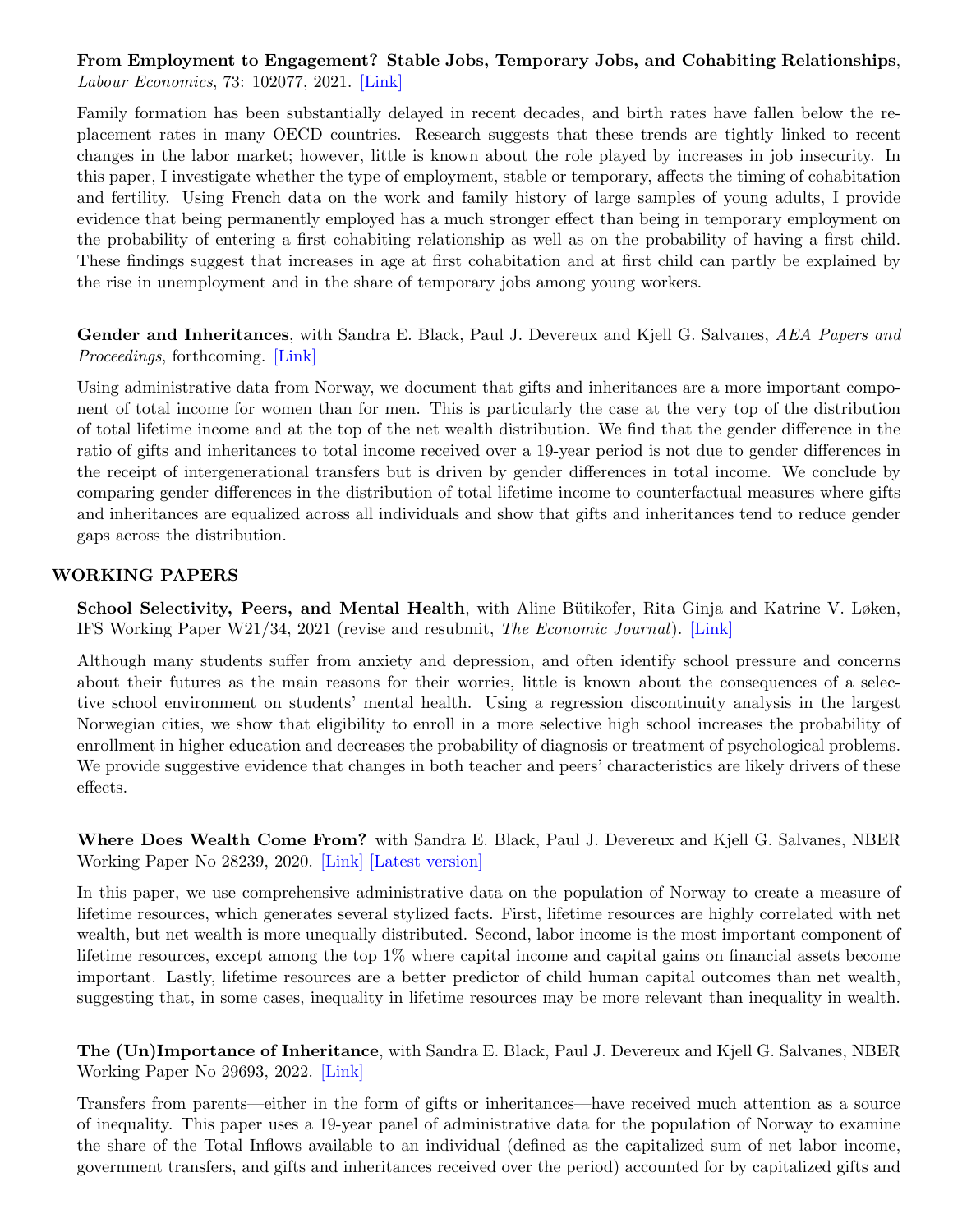inheritances. Perhaps surprisingly, we find that gifts and inheritances represent a small share of Total Inflows; this is true across the distribution of Total Inflows, as well as at all levels of net wealth at a point in time. Gifts and inheritances are only an important source of income flows among those who have very wealthy parents. Additionally, gifts and inheritances have very little effect on the distribution of Total Inflows – when we do a counterfactual Total Inflows distribution with zero gifts and inheritances, it is not much different from the actual distribution. Our findings suggest that inheritance taxes may do little to mitigate the extreme wealth inequality in society.

## Aim High and Persevere! Competitive Pressure and Access Gaps in Top Science Graduate **Programs**, with Éric Maurin, PSE Working paper No  $2020 - 79$ . [\[Link\]](https://drive.google.com/file/d/1hF8Lf90peq3TQXr16ufQJxMm3oD6Hn8k/view?usp=sharing)

In many modern societies, access to top science graduate programs is determined by standardized competitive exams. The ambition is to guarantee equal opportunities between candidates. However, female and low-income students are still largely under-represented in these programs. Relying on a unique database on French Grandes Ecoles graduate programs, this paper highlights one of the structural mechanisms of this differential selection, namely the fact that competitive entrance exams generally requires lengthy preparation and that high-income male students have a greater propensity to repeat years of preparation and retake exams. Our data are consistent with a simple model in which high-income male students are more sensitive to small differences in prestige between programs and where the potential impact of year repetition on performance is very significant for most students.

## Tracking when Ranking Matters, with Éric Maurin, IZA Discussion Paper No 15157, 2022. [\[Link\]](https://drive.google.com/file/d/1eztfdJiJWH1feNENUYeMG6lYiHwMvarM/view?usp=sharing)

This paper investigates the effect of grouping students by prior achievement into different classes (or schools) in settings where students are competing for admission to programs offering only a limited number of places. We first develop a model that identifies the conditions under which the practice of tracking students by prior achievement increases inequalities between students that do not initially have the same academic background, such as may exist between students with different social backgrounds. We then test our model using new data on the competitive entrance exams to elite scientific higher education programs in France. We find that 70% of the inequality in success in these exams between students from different social backgrounds can be explained by the practice of tracking students by prior achievement that prevails during the years of preparation for these exams.

## SELECTED WORK IN PROGRESS

## Peer Perceptions and Students' Investments in Schoolwork, with Ranveig Falch. [\[Pre-analysis Plan\]](https://www.socialscienceregistry.org/trials/5514) [\[Preliminary draft\]](https://drive.google.com/file/d/1mRG5hqDDFRL4uQ1HLjEcSgiAw1W2ywzf/view?usp=sharing)

Students' study time is a key input in their education production function; however, little is known about the determinants of this input. In this paper, we investigate whether students' study time is impacted by peers, and we focus on a novel channel for peer effects in study time, namely beliefs about peers' behavior. Based on a randomized controlled trial, we provide incentivized evidence that middle school students largely underestimate how much time their classmates spend on schoolwork, and re-calibrating students' beliefs with an information treatment increases study time. Building on the partial population design of our experiment, we further show that changes in the beliefs and behaviors of treated students have positive spillover effects on non-treated students within the same classroom, and we discuss likely mechanisms.

(Breaking) intergenerational transmission of mental health, with Aline Bütikofer, Rita Ginja and Krzysztof Karbownik. In preparation for the Special Issue on Child Mental Health of the Journal of Human Resources.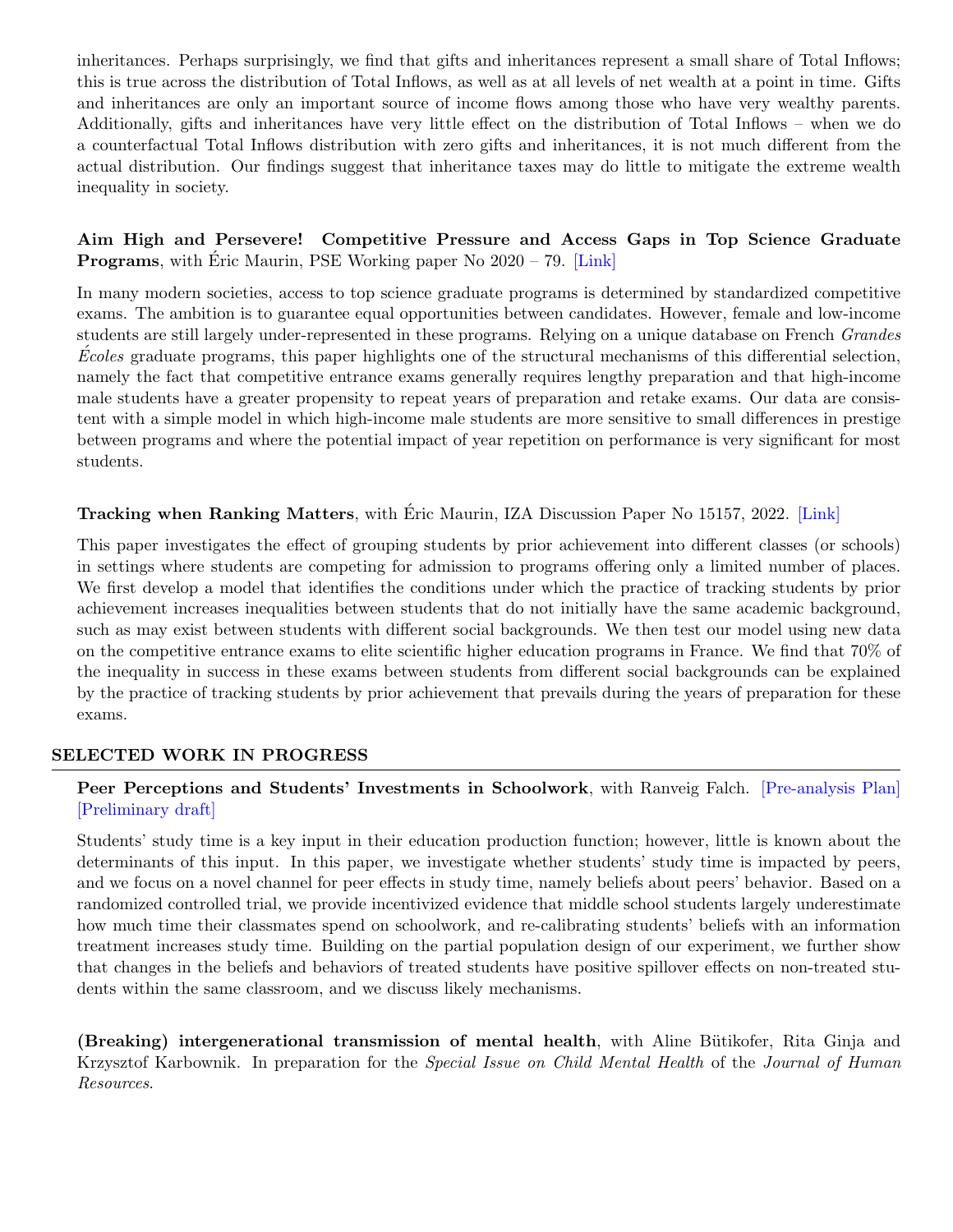#### TEACHING

| Lecturer in Applied Econometrics ("Causal Analysis")<br>First and second year Master students<br>Norwegian School of Economics                                                 | Spring 2020, 2021, 2022 |
|--------------------------------------------------------------------------------------------------------------------------------------------------------------------------------|-------------------------|
| Lecturer in Applied Econometrics ("Econometric Techniques")<br>First and second year Master students<br>Norwegian School of Economics                                          | Spring and Fall 2019    |
| Teaching Assistant in Introductory $R/E$ conometrics<br>Third year Bachelor students<br><i>Paris Sciences et Lettres University (CPES)</i> , Prof: Gabrielle Fack              | Spring 2018             |
| Teaching Assistant in International Trade<br>First year Master students<br><i>Paris I Panthéon-Sorbonne University</i> , Prof: Constance Monnier-Schlumberger                  | Spring 2015             |
| <b>SUPERVISIONS</b>                                                                                                                                                            |                         |
| Master thesis of Julie Olsen and Tobias L. Torjusen<br>"Friendship ties and information transmission in the classroom"<br>Norwegian School of Economics                        | 2021                    |
| Master thesis of André Torroni<br>"Misperceived study efforts: Student schoolwork investment in Norway"<br>Norwegian School of Economics, joint supervision with Ranveig Falch | 2020                    |
| Master thesis of Francesco Cilla and Anders Halland                                                                                                                            | 2019                    |

"Childbirth, household labor division and gender equality" Norwegian School of Economics, joint supervision with Vincent Somville

## CONFERENCES AND INVITED PRESENTATIONS

2022 IFAU, THEMA - CY Cergy Paris Université, ASSA, ADRES NTNU, Texas A&M University, DIAL, IZA, EALE, CEPR, ESEM, IWAEE, AFSE Paris School of Economics, Dauphine University, EEA, NBER SI, SOFI EALE, University of Bristol, DIAL, SOLE, University of Bergen ESEWM, Royal Holloway, AFSE EALE, ESEM, IWAEE

#### SERVICE

| Journal reviews: | Economica, Economics of Education Review, Health Economics, Journal of                                        |
|------------------|---------------------------------------------------------------------------------------------------------------|
|                  | Human Resources, Journal of Labor Economics, Journal of Public Economics,                                     |
|                  | Labour Economics, Oxford Economic Papers, Review of Economics of the                                          |
|                  | Household, Revue Economique, Review of Economics and Statistics,                                              |
|                  | Scandinavian Journal of Economics                                                                             |
|                  | Organization of scientific events: Virtual Workshop on the Economics of Education (NHH), Friday lunch seminar |
|                  | (NHH), Applied Economics Lunch Seminar (PSE)                                                                  |
| Committees:      | Recruiting committee in behavioral economics, NHH                                                             |

## GRANTS AND SCHOLARSHIPS

| 2017-2018 CEPREMAP, Research funds                       |
|----------------------------------------------------------|
| 2015-2018 French Ministry for Research, Full scholarship |
| 2010-2015 École Normale Supérieure, Full scholarship     |